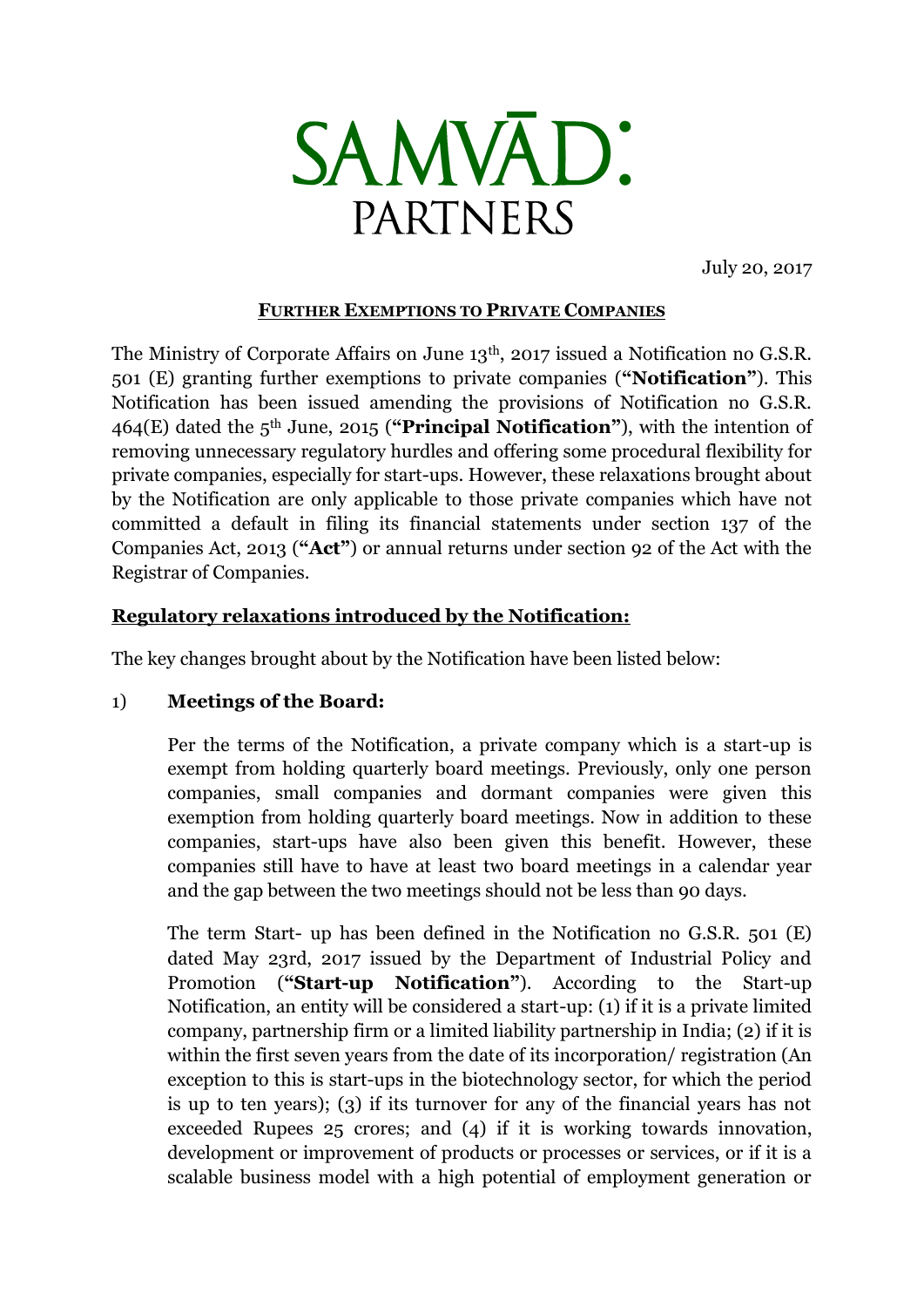wealth creation (**"Start-up"**).

### 2) **Quorum for board meetings:**

According to the previous framework, if the number of interested directors, as per the meaning in section 184 (2) of the Act, exceeds or is equal to two-thirds of the total strength of the board of directors, only the directors who are not interested and present at the meeting could be counted for quorum, provided the number of such directors is not less than 2. Now, a new exemption has been introduced for private companies whereby interested directors may be counted as quorum for board meetings, provided they disclose their interest to the board beforehand. This amendment is a welcome change as initially there was no clarity on how quorum would be counted for a board meeting if there were only two directors in a company out of which one was an interested director.

# 3) **Financial Statement:**

According to section 2 (40) of the Act, the definition of the term financial statement in relation to a company includes a cash flow statement. The proviso to this definition excludes the cash flow statement for all one person companies, small companies and dormant companies. Now, the Notification has excluded Start-ups as well from including the cash flow statement. In order to avail of this exemption, the start-ups have to be recognised as such in terms of the Start-up Notification.

### 4) **Acceptance of Deposits:**

According to the Act, there is a prohibition on companies from accepting deposits from the public, except in the manner provided under Section 73 of the Act. According to section 73 (2), a company may accept deposits from its members only upon complying with the conditions mentioned therein, such as (1) issuance of a circular showing the company's financial position to its members; (2) filing a copy of the said circular with the registrar of companies within 30 days; (3) providing deposit insurance., etc. Initially, the Principal Notification had exempted private companies from complying with these conditions, provided that (1) the deposit did not exceed 100% of its aggregate of paid-up capital and free reserves, and; (2) the details are filed with the registrar of companies.

The exemption provided under the Principal Notification has now been substituted. This exemption is now available only to private companies which fulfil the following criteria:

a. the amount accepted from members does not exceed 100% of the aggregate of paid-up capital, free reserves and securities premium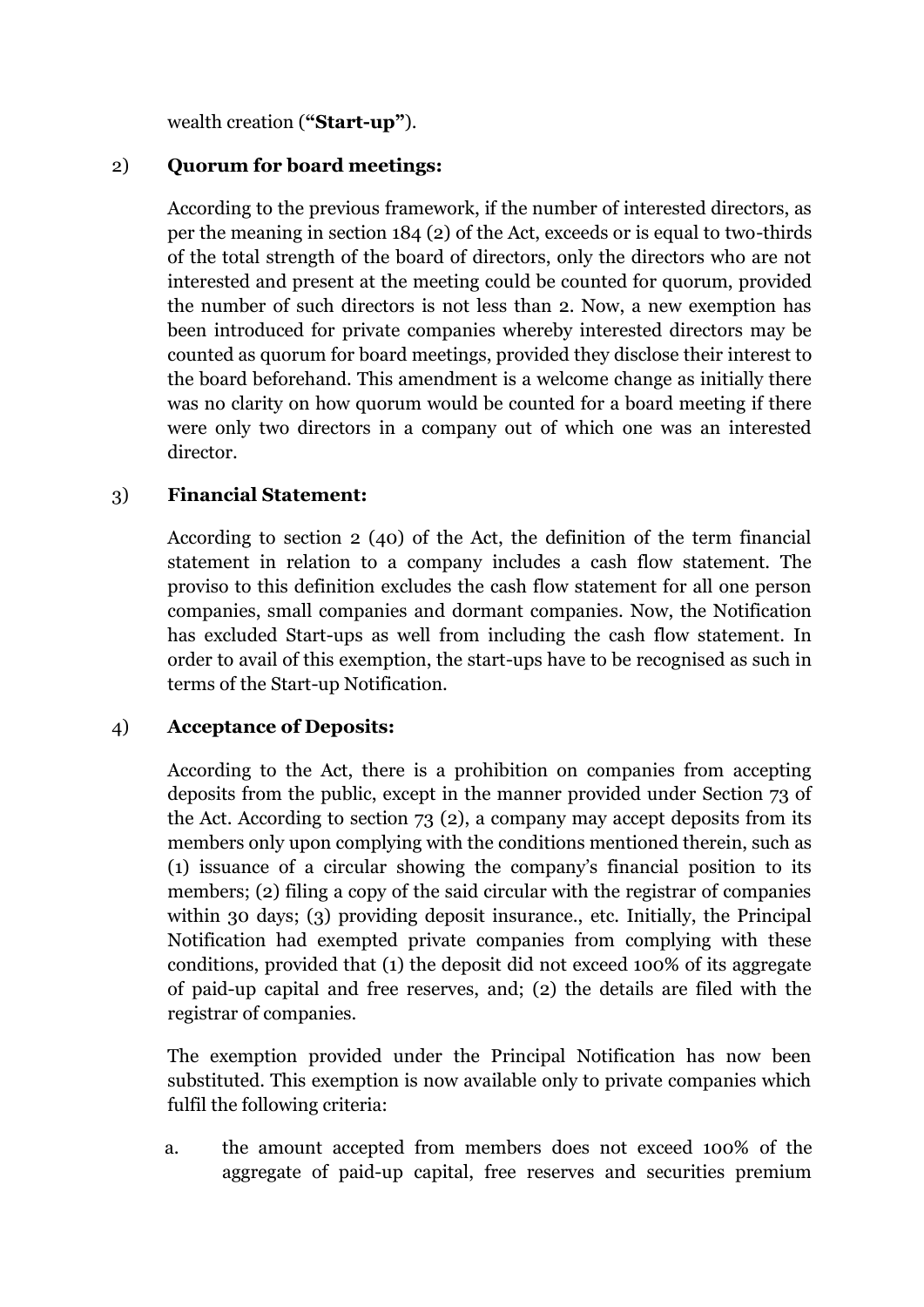account. It must be noted here that the term *"securities premium account"* is a new addition in order to make the language of the Notification consistent with the Companies (Acceptance of Deposit) Rules, 2014, as the Principal Notification only exempted private companies if the monies accepted did not exceed 100% of the aggregate of paid-up capital and free reserves. The addition of *"Securities Premium"* has been made to resolve the conflict in the language in the Principal Notification and the Companies (Acceptance of Deposit) Rules, 2014.

- b. a Start-up, for 5 years from the date of its incorporation. This provision brings about a slight variation from the definition in the Start-up Notification. According to the Start-up Notification, a company will be termed as a Start-up as long as it is within the first seven years of its incorporation. However, under this provision, a private company is eligible to the exemption only if it is a private company which is a startup within the first 5 years of its incorporation. It does not include the extended period of 7 years in terms of the Start-up Notification.
- c. a private company which fulfils all of the following conditions:
	- i. it is not an associate or subsidiary of another company;
	- ii. if its borrowings from banks, financial institutions or body corporate is less than twice of its paid-up capital or INR 500 million, whichever is lower; and
	- iii. there is no subsisting default in repayment of such borrowings.

Private companies fulfilling the abovementioned conditions and accepting deposits from its members have to file the details with the Registrar of Companies.

### 5) **Annual Return:**

According to section 92 (g) of the Act, every company has to prepare an annual return showing the remuneration of directors and key managerial personnel. Per the terms of the Notification, for private companies which are small companies, the annual return need include only the aggregate amount of remuneration drawn by directors and not by key managerial personnel.

Furthermore, in the case of a private company which is a Start-up, the annual return can be signed by the director of the company, in case there is no company secretary.